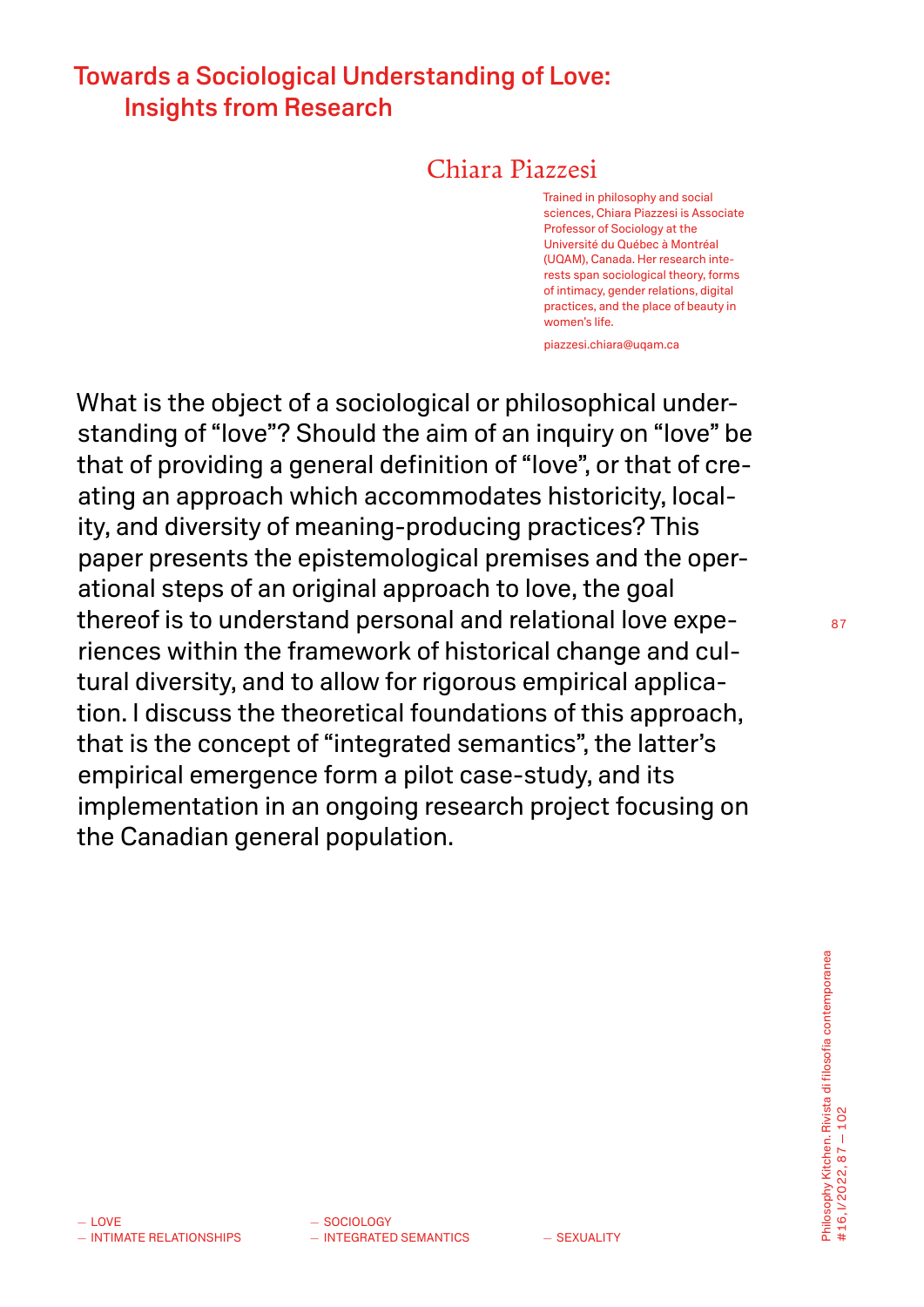A few years ago, I published a book chapter in which, while abiding by the usual conventions of academic writing, I expressed my deep frustration

with most mainstream, popular philosophical approaches to "love" (Piazzesi 2017). [1] For heuristic purposes, and fully aware of the risk of oversimplifying complexity, I would argue that mainstream philosophical approaches to love proceed in two main ways: there is the *ipse dixit* track,

[1] A revised Italian version of the book chapter can be found in Piazzesi (2019).

followed by those who marshal the canon of philosophical reflection on love to provide definitions, ethical orientations, and authoritative underpinnings to their claims (e.g. "Plato says that erotic love is… does… has…"); and there is the *love is not what you think* track, taken by those who deploy their fine analytical skills to forge, for straightforward normative purposes, a universal definition of "love", against which readers can test their commonsensical understanding of love, only to conclude that it was, regrettably, "inadequate". At the time, my frustration was both existential and epistemological: eager to devote my intellectual efforts to the study of contemporary Western forms of love and intimacy, I was struggling with the conceptual and methodological toolbox that humanities and philosophy set at my disposal, while also refusing, personally, to dismiss my practical and existential understanding of "love" as incompetent and unworthy of scientific analysis (other than to be ditched, with a theatrical gesture, as flawed material).

Back then, I only pleaded for a different approach to an inquiry into contemporary forms of love, one that would be able to validate individual experience by understanding personal and relational production of meaning, accommodate historical change and cultural diversity by focusing on locality and specificity, and allow for rigorous empirical application. My argument was that the focus of an inquiry on love should not be on finding a general, philosophically satisfactory, and normative definition of what love is and how it should unfold to be *real* love (instead of an experience that we mistake for love). Rather, we should concentrate our efforts on appraising and describing cultural and historical variation in the experience of love, which, by foregrounding continuity across local discontinuities (Morikawa 2014; West 2011), would not prevent a more general understanding of love as a universal experience. I argued that the history of Western love can be regarded as that of an emotional-based pattern of meaning production for human life, which was shaped and developed through two main processes: firstly, an uninterrupted hermeneutical attention for emotional experience, for its meaning in life, and for the conditions of possibility of a totalizing intimacy with the other and his or her "otherness"; secondly, the inscription of such experience and discursive exercise into situated institutions and social practices (from medieval *cours d'amour* to modern polyamory, from libertinage to bourgeois marriage), which are in turn intertwined with dynamics of social inequality, distinction, and gender relations. Hence, it can be argued that culturally situated discursivity, and its intrinsic variation across time and contexts, is a central feature of the (Western) experience of love: the latter is shaped by our reflective disposition towards the *modi* of socializing emotional experience (intimacy, attachment, bonds, gender roles and identities, institutions, communication, interactional patterns, cultural productions). In our ordinary, everyday lives, we *do* love, like we *do* gender (West &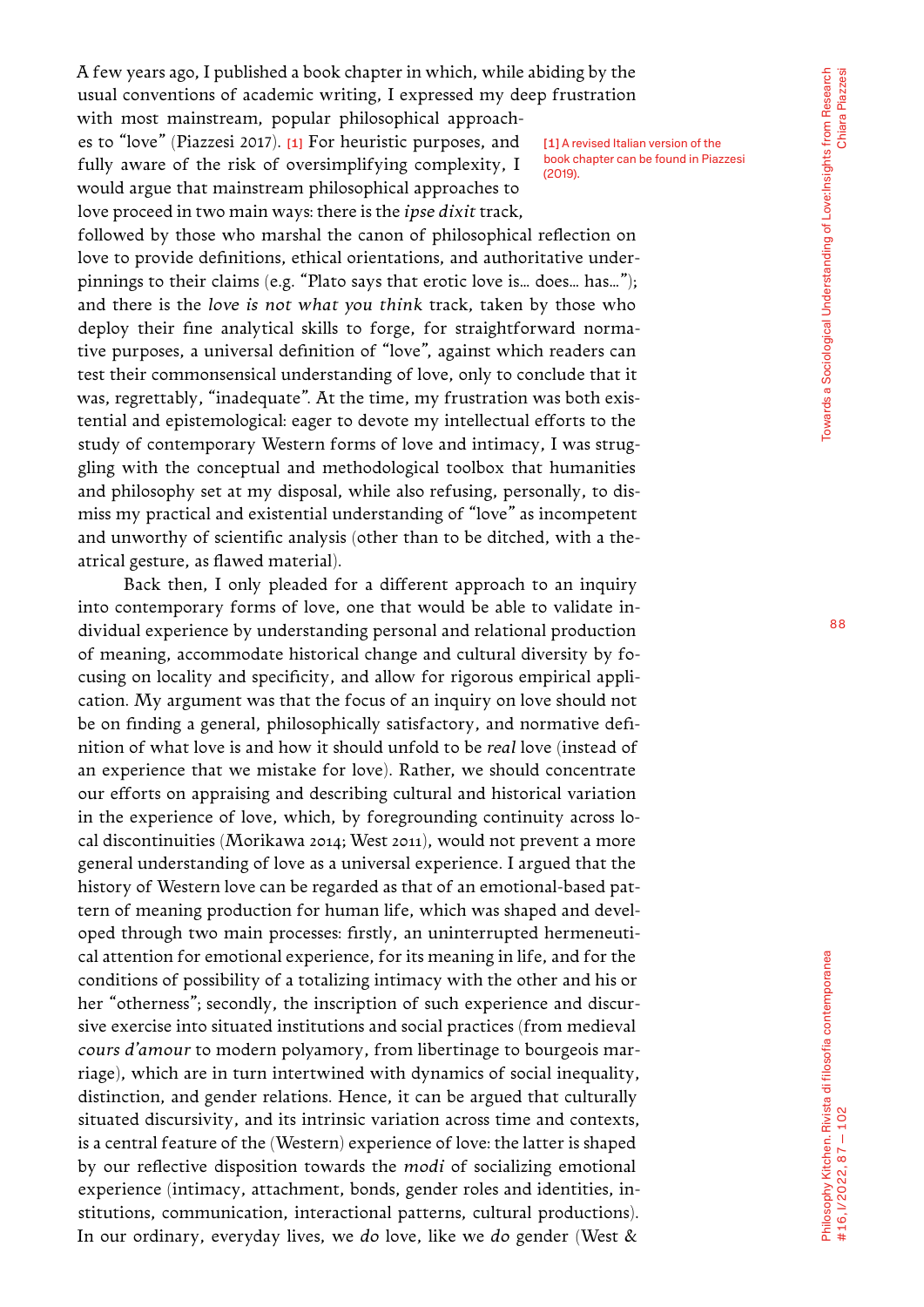Zimmerman 1987; Simon & Gagnon 1973; 2003), through communicating, thinking, writing, fantasizing about it, consuming and appropriating cul tural productions that represent it, including those created by more or less ancient philosophers. An inquiry on love, this was my main claim, should allow a space for this complexity, without reducing love to a specific cul tural program, to an abstract universal, or to a subjective experience.

This was my starting point years ago. In this essay, which is more than a research note, I wish to present what happened after: how this first intuition was translated into a research program on contemporary Western forms of love in two main stages, the first completed and the second still in progress; how my research team and I began by crafting a the oretical framework for the planned inquiry and tested it through a case study; and how the resulting analyses and theoretical insights are current ly implemented within a large research project on love ideals and practic es among Canadians.

### State of the Art

There is a general consensus in scholarly literature which acknowledges that love relationships have undergone important transformations in re cent decades. New relationship forms have emerged, shifting the tradi tional merge of love, sexuality, conjugality, and domesticity. New inti mate 'biographies' have become common, and serial monogamy is the new norm, with individuals experiencing multiple committed relation ship in their life course. Demands for equality and minority rights have changed conjugal institutions and parenthood. Digital tools for partner search have been created.

Media and scholarship have framed these transformations most ly through a pessimistic lens, cyclically prophesising the "end" of love (Hillenkamp 2009; Illouz 2019). Sociology of intimate relationships has at tempted to grasp the changes for the last three decades (Musiał 2013), but available literature is often flawed by a lack of empirical basis or weak the oretical frameworks to interpret data. We still do not know how people's ideas and values regarding love and intimate relationships have changed in the last decades (e.g. regarding commitment, monogamy, sexual and af fective exclusivity, personal autonomy, gender roles). Filling this knowl edge gap would be crucial for scholarship, but also for counselling, gener al awareness, and policymaking. Love bonds are indeed key to individual and collective well-being in society: in addition to bestowing meaning on human life (Silver et al. 2021) and providing room for self-expression and growth, the quality of intimate relationships is also a good predictor of life expectancy (Holt-Lunstad et al. 2010), better health (Yang et al *.* 2016), and happiness in later life (Waldinger et al. 2014).

According to scholarly literature in social sciences, the main re cent transformations in intimate relationships consist in a general "de traditionalization" (Gross 2005), or the increasing distance of ideas and practices of intimacy from normative conceptions of love, sexuality, and conjugal life (Giddens 1992). Different, "modern" forms of intimate re lationships, rejecting features of long-term monogamous marriage, have become more visible, more popular, and are widely featured in the media in Western countries: consensual non monogamies (e.g. open relationships,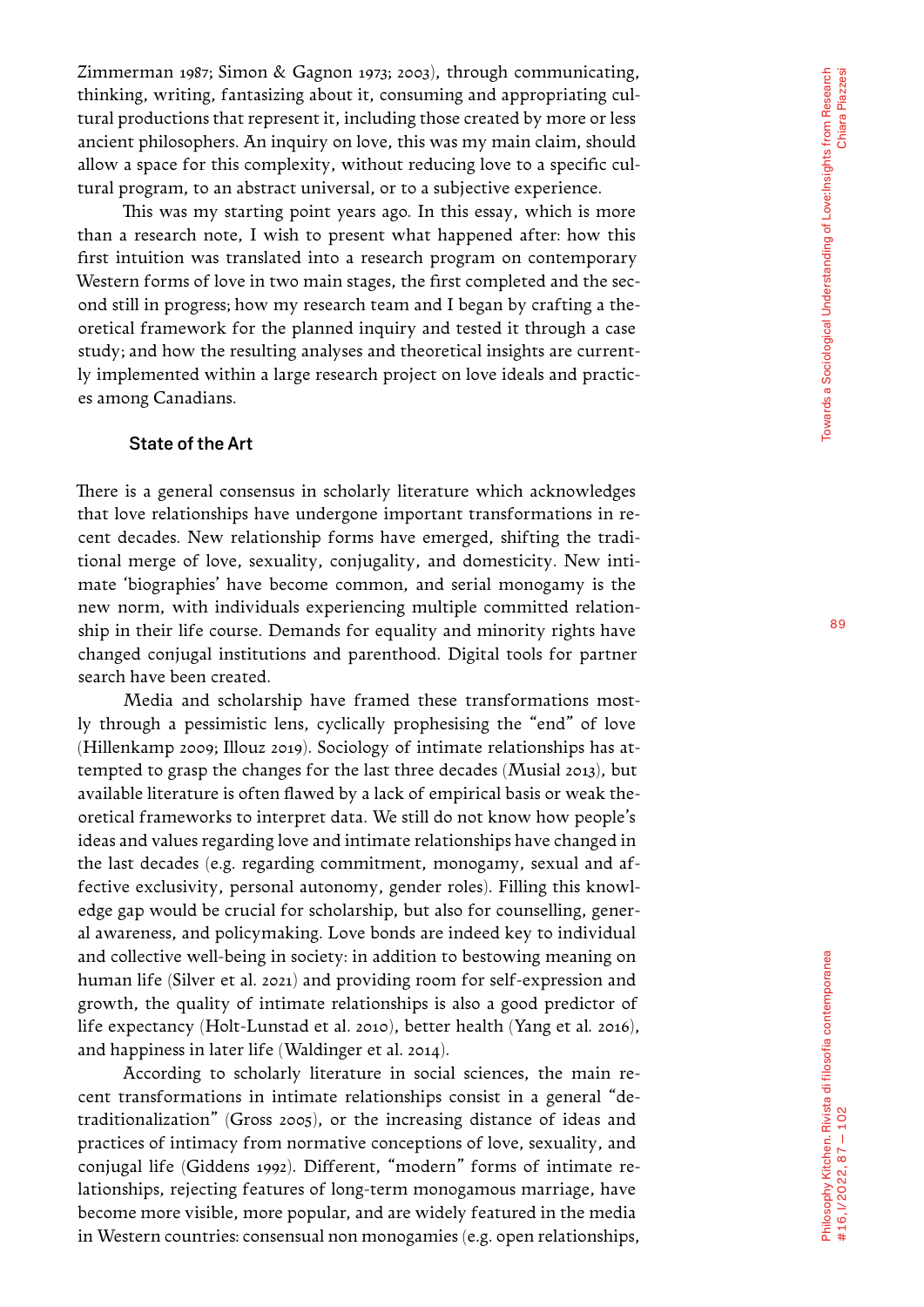multi-partner relationships, and polyamory), which question a love ide al based on affective and sexual exclusivity (Van Hooff 2017); "living apart together" (non-cohabitant long-term relationships), which dismiss the traditional definition of loving couple or family as sharing a home (Carter et al. 2016; Duncan 2014; 2015); casual sexual relationships not meant to lead to coupling, thus rejecting the subordination of sexuality to love and longterm commitment (Rodrigue et al. 2015, 2018; Giraud 2017). The temporality of intimate relationships, traditionally oriented towards long-term monogamy, has also changed. People's intimate paths are widely charac terized by "serial monogamy" (Jackson & Scott 2004; Andersson 2015) and repeated partner search, which is increasingly supported by online dat ing services (Bergström 2019), and periods of singlehood, which in turn becomes something of a lifestyle (Kislev 2019). Beyond its sociological rel evance, this trend has an impact on family policy, law, and social ser vices, due to the increasing variety of "blended families" (Kumar 2017; Le Bourdais & Lapierre-Adamcyk 2015). The politics of intimacy is chang ing, too. While love was traditionally anchored in gender complemen tarity (Jackson 1993), detraditionalization entailed institutional recogni tion for same-sex relationships and LGBT families (Kollmann 2013); and, thanks to feminist movements, a broader rejection of gendered division of household, care, and emotion work in intimate relationships (Boulet & Le Bourdais 2017; Duncombe & Marsden 1993).

For more than three decades, sociologists have described these changes through the conceptual dichotomy between a traditional, or ro mantic love ideal, and a modern love ideal, or partnership (Luhmann 1982; Leupold 1983): people's ideas and practices would be organized along this divide. Some scholars see detraditionalization as emancipation, with in dividuals and couples building their own normative references through communication, problem-solving, and ongoing negotiation (Giddens 1992; Beck & Beck-Gernsheim 1995; 2001). Contrary to the romantic couple, the "pure relationship" (Giddens 1992) would be democratic and free from power inequalities (especially with regard to gender). Other scholars read the trend towards detraditionalization as a form of "colonization" (Musiał 2013), where the intimate sphere would be contaminated by neoliberal, capitalist, and individualistic values, leading to a fragilization (Baumann 2003; Bawin-Legros 2004; Chaumier 2004; 1999) or a commercialization (Illouz 1997; 2012) of bonds. Such trends would be accelerated by online dating (Kaufmann 2010; Lardellier 2012). A third group of authors (Van Hooff 2013) has criticized the first two for a general lack of empirical ba sis for their claims. Empirical work shows that people's values and prac tices in the intimate sphere are partially detraditionalized, while partially clinging to traditional norms (Budgeon 2008; Coontz 2016; Henchoz 2014; Van Hoof 2013; 2017). Traditional, romantic values may have lost some nor mative power, but they still provide meaning (Gross 2005), as current love narratives in mainstream media also show (Morin 2012; Reinhardt-Becker 2015). In contemporary Western societies, romantic love ideal and partner ship ideal coexist for traditional couples (Swidler 2001) as well as for part ners in highly "modern" relationship forms, such as "living apart together" (Duncan 2015). For Green and colleagues (2016), sexual orientation is a cru cial variable, with heterosexual couples being more attached to tradition al values (e.g. monogamy). Despite wider acceptance of non-committed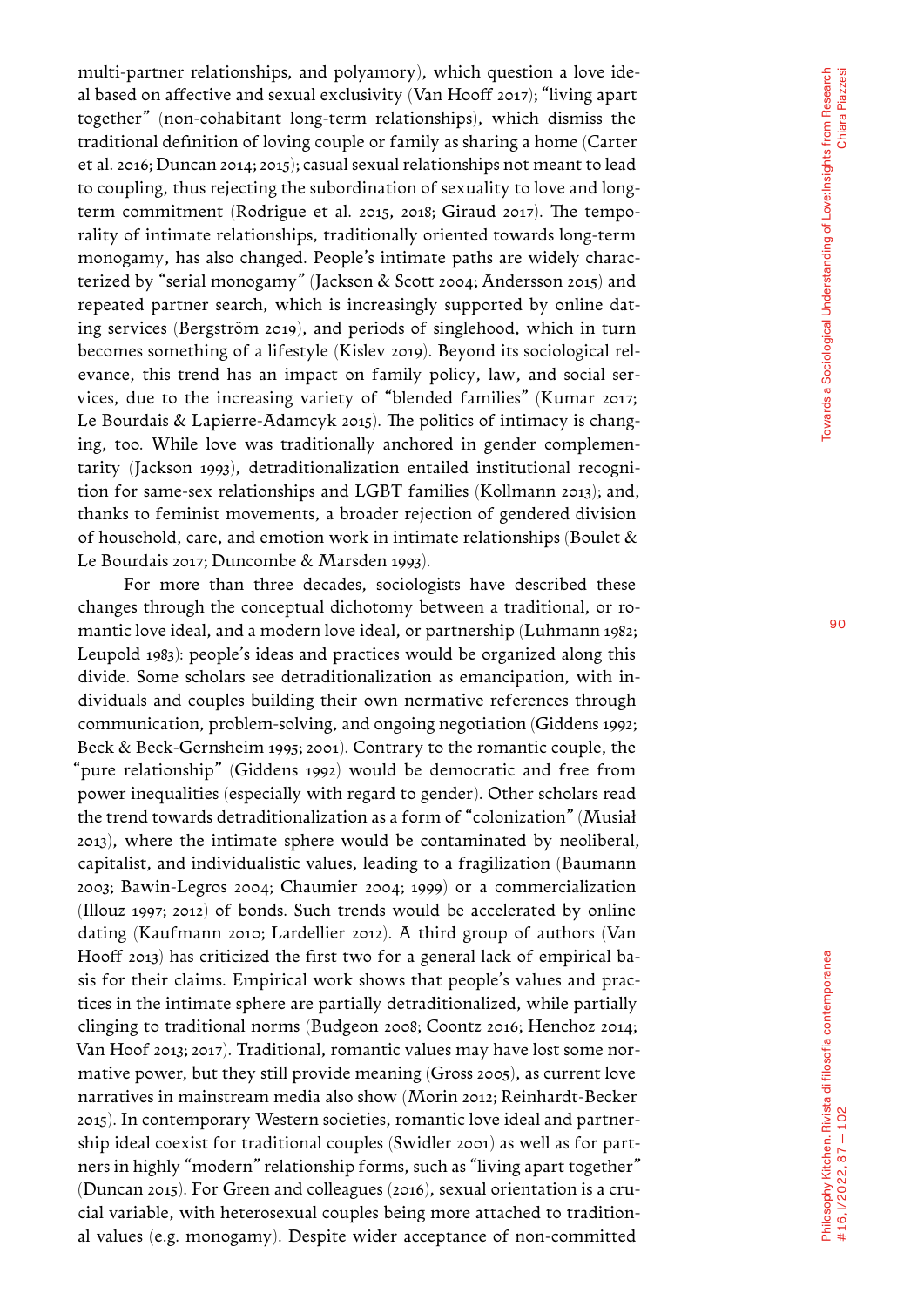sexual relationships (Giraud 2017), monogamy is still regarded as the proper framework for sex (van Hooff 2017; Piazzesi et al. 2020). Empirical work also shows that the "gendered revolution" has not yet occurred: traditional inequalities still organize intimate relationships, with women performing the majority not only of housework and care work (Van Hooff 2013; Boulet & Le Bourdais 2017), but also relationship or "emotion" work (Duncombe & Marsden 1993; Jamieson 1999; Jonas 2007). As to the alleged neoliberal turn in contemporary intimacy, there is no empirical evidence of a weakened interest in committed intimate bonds (Cherlin 2009), and online dating does not entail a commodification of partners, love or sexuality (Bergström 2019).

Scholarship describes the dynamic between traditional (romantic) and non-traditional (partnership) normative references in current Western intimacies as a tension (Knapp & Wurm 2019), a conflict (Cherlin 2009), a synthesis (Gabb & Fink 2015), a coexistence (Swidler 2001), a nuanced continuity (Van Hooff 2013) or a "bricolage" (Carter & Duncan 2018). This descriptive stance, while it documents the coexistence of two love cultures, does not adequately account for it in a sociological perspective. Firstly, it does not clarify how heterogeneous elements (e.g. the idea of intimacy as romantic merge *and* the idea of intimacy as fostering individual autonomy) combine in consistent logics and praxis of intimacy. Secondly, it does not provide a sociological interpretation of the correlation between such a hybrid love ideal and current social transformations. With my research team, I worked since 2016 to fill this gap by providing and empirically testing an innovative theoretical framework for the study of intimate relationships as sets of ideas and practices in contemporary Western societies. [2]

#### Assembling the Theoretical Toolbox

Consistent with the critique of mainstream approaches to love and love relationships that I detailed above, we needed a theoretical toolbox which would enable an appraisal of diversity, continuity, and historical change in love practices. To assemble this toolbox, we availed ourselves of Luhmann's idea of "love semantics" (1993; 1982), a coherent repertoire of symbols, meanings, narratives defining the places, times, identities, roles, feelings, and be-

haviours related to "love" and "intimacy". This repertoire is historically constituted, thus subject to transformations correlated to emerging social problems and their translation into "relational" problems in matters of love. Semantics is socially available, "known" by people through stories, maxims, metaphors, and cultural goods carrying and reinterpreting them. Mass diffusion of media (literature, movies, songs, TV-shows, social media etc.) increases the chances for individuals and groups to be exposed to love semantics, the latter being a prosperous field of cultural production. Whereas available literature still works with the dichotomy of "romantic love semantics" versus "partnership semantics", our major theoretical contribution was the model of *integrated semantics*, where current love narratives and ideals meaningfully combine elements stemming from romantic love and partnership ideal. We claimed that *integrated semantics*

[2] I am grateful to the Social Sciences and Humanities Research Council of Canada for financial support (*Insight Development* grant 2016-2018; *Insight* grant 2021-2016), which allowed me and my team to carry out the different stages of this research program. I am also indebted to my co-investigators (Martin Blais, Julie Lavigne, Hélène Belleau, Sophie Bergeron, Barbara Thériault) and to our graduate research assistants at Université du Québec à Montréal (Catherine Lavoie Mongrain, Roxane Renière, Cynthia Eysseric, Jade St-Pierre-Cécire, Noé Klein).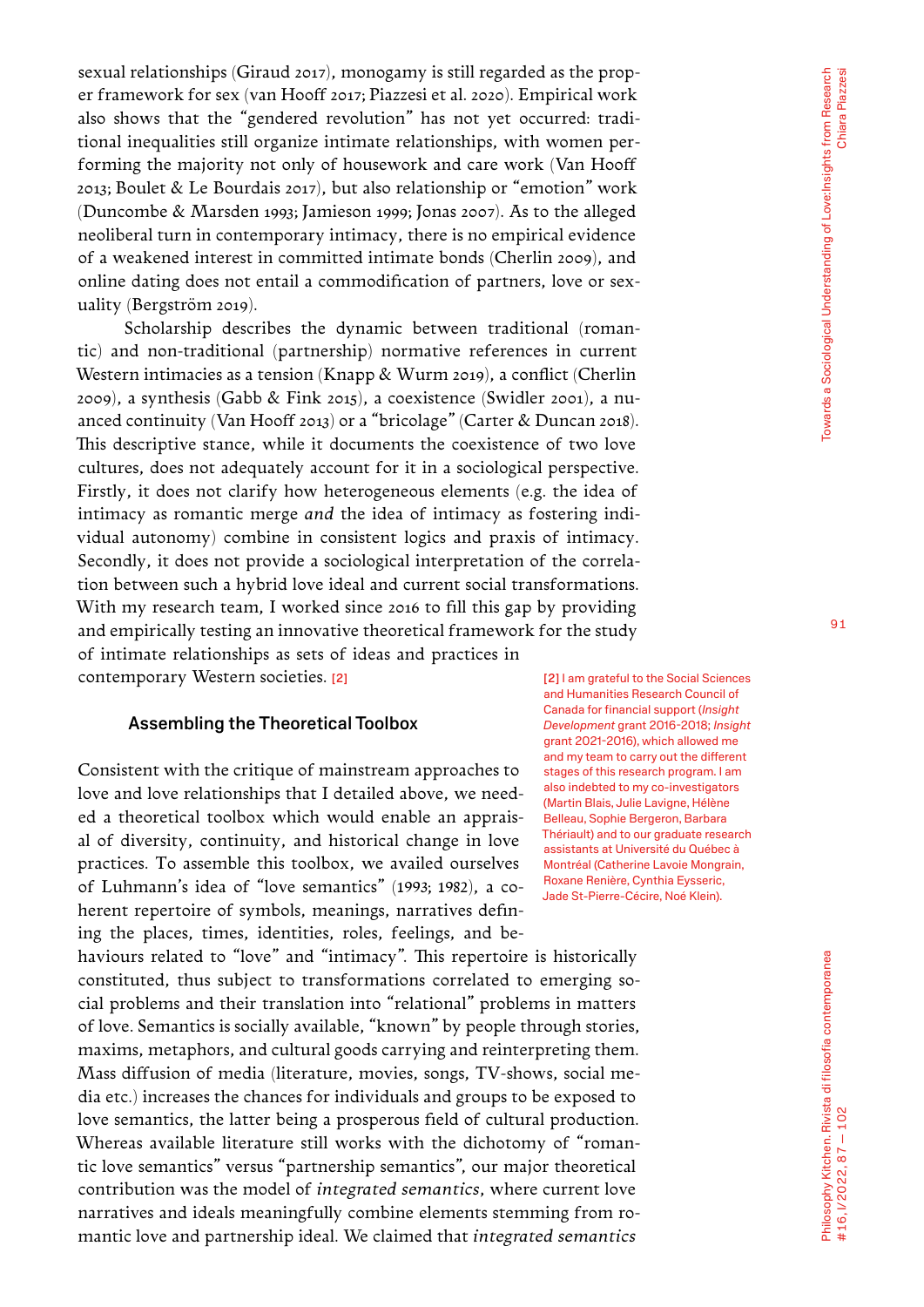arises from social reflexivity regarding problems generated by roman tic love and partnership semantics, and, as for all other love semantics (Luhmann 1982), responds both to social problems in the sphere of inti macy and to the inability of alternative semantic paradigms to treat them.

Drawing on Simmel (1908) and Luhmann (1982), we defined inti macy as the sphere where individual personality is relevant as a whole and where interactions take place, the motivation and the interpretation thereof are based on partners' individuality and on the unique character of their relationship. Themes, narratives, norms, and ideas about intima cy are drawn from a socially available semantic reservoir, helping social actors differentiate and make sense of intimate interactions. Historical and social change continually reconfigure existing semantic patterns into new responses to emerging problems of definition and maintenance of intimate relationships (Luhmann 1993). Hence, describing current love semantics does not consist in isolating the "new" from the old", rather in understanding the logics of their intertwining and how the single se mantic elements are organized around it. Tradition and modernity must be regarded as combined within and through people's ideas and actions (Cherlin 2009; Smart & Shipman 2004). The "integrated semantics" mod el (Piazzesi et al. 2020) provides a theoretical framework to describe and document continuity, change, and the synergy between the two in cur rent diverse ideals and practices of intimacy. Integrated semantics allows to grasp different attitudes and profiles regarding the intimate sphere by moving beyond the available threefold model according to which peo ple's ideas can be traditional, modern, or "mixed". *Integration* means that heterogeneous semantic elements merge to generate meaning; that such semantic elements, albeit historically opposed, do not appear as con tradictory to those combining them; and that the integrated semantics offers solutions to problems of the intimate sphere which could not be handled through either previously available semantics. As we will see, a romantic idealization of passionate love can be integrated to a post-tra ditional, skeptical stance regarding love's unfolding and its consequences (Reinhardt-Becker 2015; Piazzesi et al. 2018b), thus warming up the "cold" intimacy encouraged by the partnership ideal (Carter & Arocha 2020). The stronger relational dimension of detraditionalized intimate bonds (Kirkby 2008) can be fostered through an integration of passionate, romantic com mitment and "therapeutic" work on the relationship, sustained by a part nership ideal (Giddens 1992; Jamieson 1999; Swidler 2001). In addition, if semantic references help individuals and relationships treat specific prob lems, we can expect to find a correlation between statuses, challenges, ex periences of individuals, and endorsed (or deployed) semantic references (Kellerhals et al. 2004).

#### What Is Integrated in Current Semantic Repertoires?

As previously sketched, scholarship on contemporary love paradigms dis tinguishes two main competing semantics: romantic love and partnership. Romantic love semantics, which spreads in Europe and North-America since the end of the Eighteenth century, characterizes love as an over whelming passion (Jackson 1993) directed toward an individual (Leupold 1983). Such attitude entails a merger of individualities (Friedman 1998),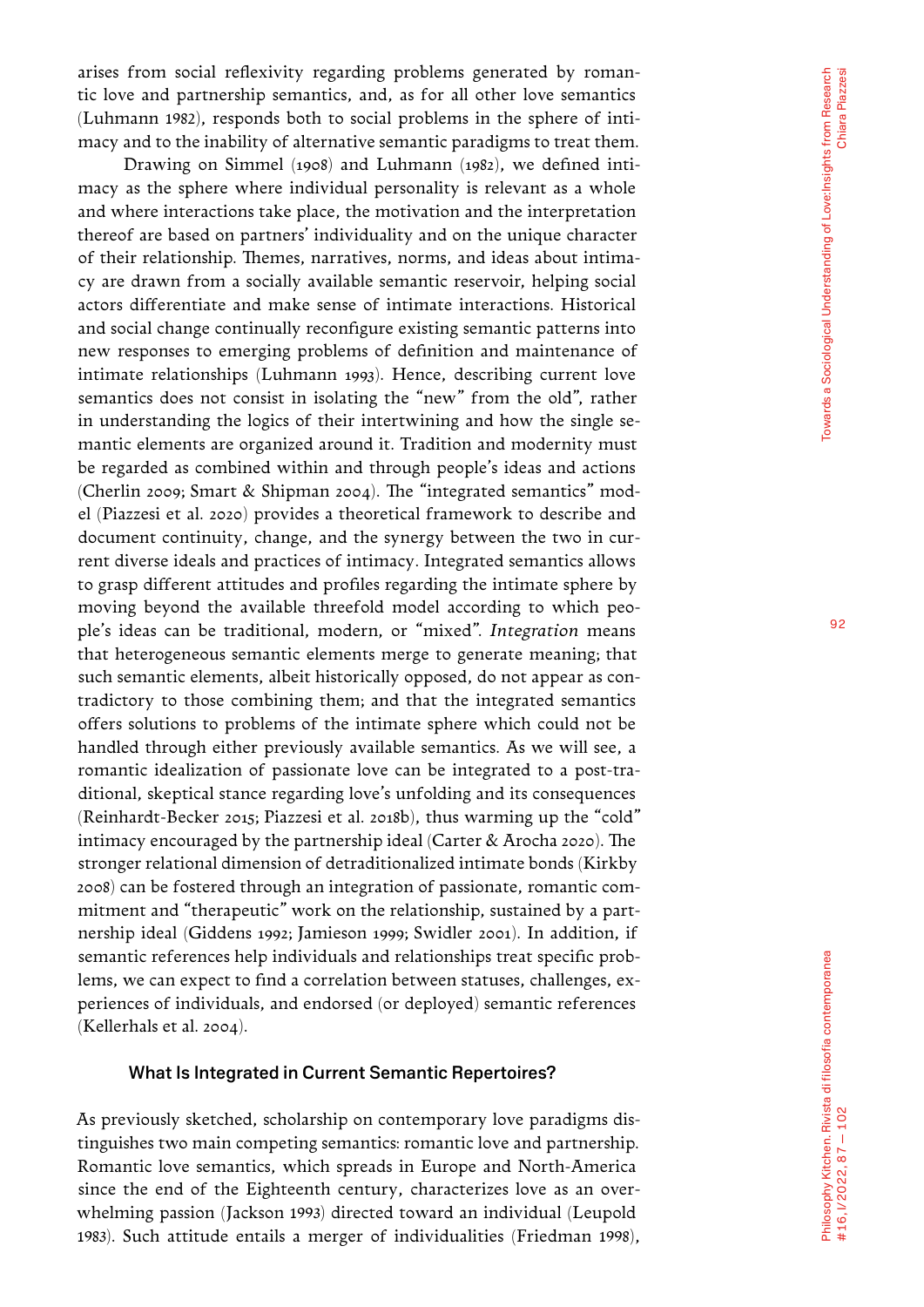resulting in an exclusive, long-term relationship which conflates feelings, sexuality and conjugality (Lenz 2005; 2006) – traditionally, marriage – and exceeds in importance every other project or relationship of the partners (Tyrell 1987). Since romantic love provides the greatest happiness in hu man existence, a life deprived of this kind of love is barely worth liv ing, thus the desire for it is seen as universal (Hahn 2008). Historically, romantic love semantics is associated with an individualization pro cess (Luhmann 1982) revolving around autonomy, validation of the self through intimacy in opposition to the increasing anonymity of the outer world (Reinhardt-Becker 2015), and freedom. Hence, romantic love is at the center of major social transformations regarding the constitution of individuality (Giddens 1992), the formation and maintenance of marital and family bonds, and gender relations within heterosexual relationships. Starting in the early 19th century, love marriage (based on two equally free lovers' uninfluenced choice) competes with strategic marriage (based on concerns linked to families' economic, social, and symbolic reproduc tion), and love gradually becomes the only legitimate ground for entering marriage in Western societies. It has been argued that the institution of divorce can be regarded as the logical consequence of a marriage based on an ephemeral mutual disposition such as (romantic) love (Ciabattari 2016).

Partnership love semantics, on the other hand, revolves around a rational, practical, realistic conception of love (Reinhardt-Becker 2015), not necessarily sexually exclusive, resulting in a relationship based on ne gotiation, problem solving, and relationship work (Lenz 2005; 2006). In such relationship, individuals preserve their autonomy and personal space (Leupold 1983), and the bond only lasts as long as the partners con sider it to be satisfying and supportive of their self-fulfilment (Giddens 1992). Inheriting the legacy of early Twentieth century "sachliche Liebe" (Reinhardt-Becker 2020), partnership semantics unfolds and is democra tized around the 1970s. It is considered as a point-by-point response to the empirical, and political problems engendered by the romantic love para digm (Leupold 1983). It relinquishes notably the idea of *amour fou,* now considered too unstable and ephemeral to provide solid grounding to indi vidual self-fulfilment; substitutes romantic merge with the preservation of sufficient individual autonomy within the relationship; rejects intima cy as non-mediated and predestined, and anchors it instead to relation ship work, communication and self-disclosure; tolerates and even encour ages individual interests and commitments aside from the relationship, to the point of weakening the traditional centrality of sexual exclusivi ty. Indeed, sexuality is regarded as an autonomous source of individual pleasure, hinged on self-expression and individual needs, and potential ly disconnected from love feelings. Most notably, whereas romantic love upholds a model of gender relations that can be defined as "equality in dif ference", partnership semantics promotes a pattern of gender "indiffer ence" in the attribution of rights, obligations, roles, and tasks.

While romantic love semantics and partnership semantics are usu ally regarded as opposed (Leupold 1983; Reinhardt-Becker 2015), yet coex isting in contemporary representations, discourses, and practices (Bozon 2016; Duncan 2015; Gross 2005; Swidler 2001; Van Hoof 2013), our theo retical model posits that their coexistence evolved into an *integration*, which results in a new love and intimacy semantics combining traditional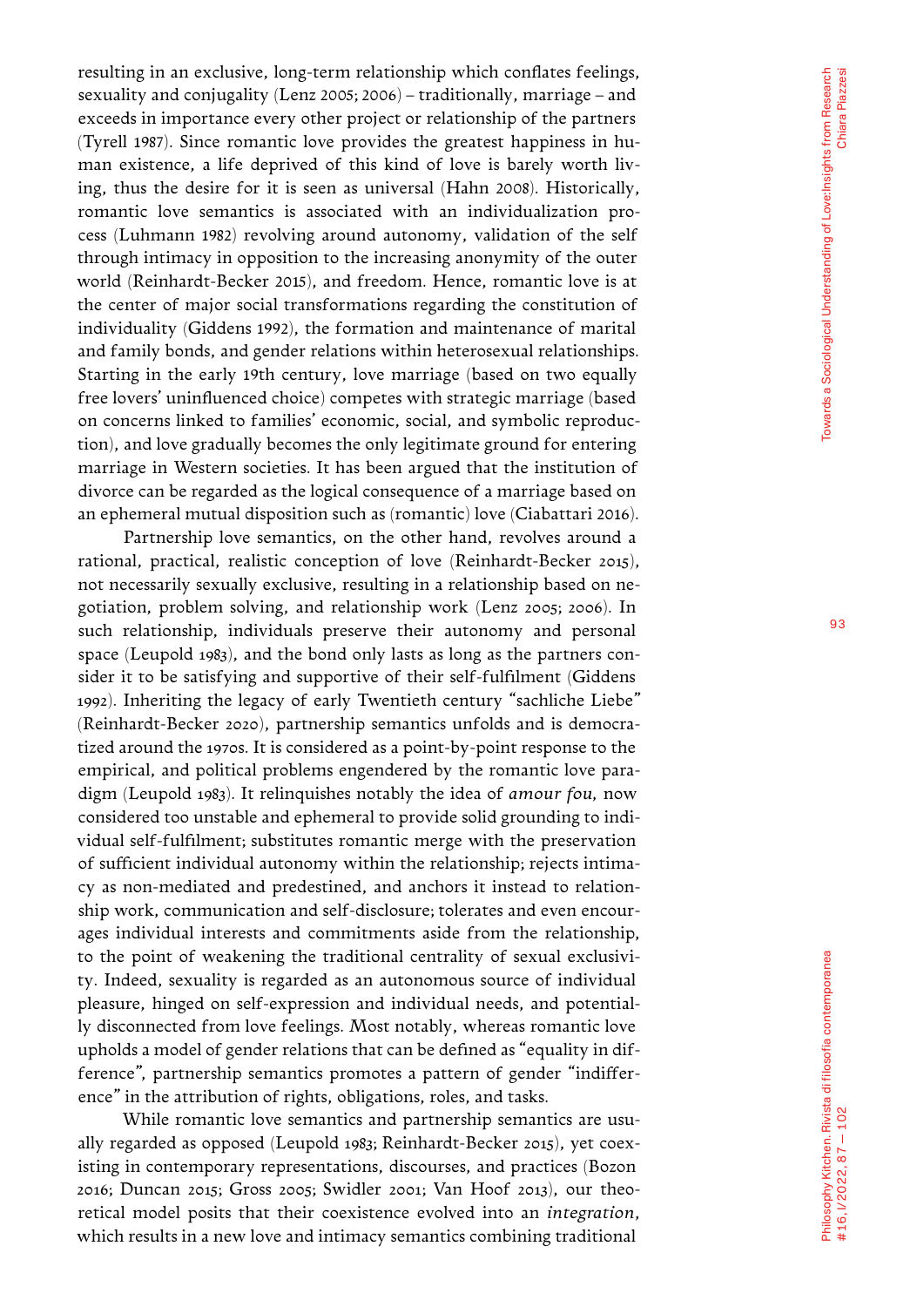Before proceeding to a more detailed description of *integrated semantics*, it is worth noting that gender relations are an important analytical and empirical axis with regard to traditional semantic repertoires and to integrated semantics. Available literature shows how both the romantic and the partnership semantics historically had and still have a specific gender-related impact on meaning-production in intimate practices. Romantic love semantics historically translated into the bourgeois marriage, organized by the ideology of the separate spheres. Accordingly, since the 19th century advice literature identified women as responsible not only for domestic and childcare work, but also for intimate relationship work more generally: fostering conjugal intimacy, ensuring harmony and well-being in the family, avoiding marital conflicts etc. (Mahlmann 1991). Despite the shift toward partnership semantics, and its model of gender interchangeability, the tendency towards a gendered division of spheres in intimacy is confirmed by recent studies on contemporary selfhelp books: with the addition of a neoliberal, managerial twist (Jonas 2007), which is fostered by the therapeutic turn of the partnership semantics (Giddens 1992), self-help books on couple relationships still encourage women to "manage" the couple, perform communicational and emotional work, embrace selflessness etc. It goes without saying that empirical research shows persisting inequalities in the way domestic work, care work and emotional work are divided within heterosexual love relationships, with women statistically taking on the bigger share (Duncombe & Marsden 1993; Gabb & Fink 2015; Goldberg 2013). It is on this terrain that feminist scholars have criticized the persisting romantic allure of contemporary love ideals for being delusional, unrealistic or misleading, particularly for women (Jackson 1993; Evans 2003, 2004; Illouz 2012). In her analysis of relationship advice books published between 1981 and 2000 and directed to a female readership, Hazleden (2004) has found evidence of this same pessimistic, even pathologizing stance towards love. We consider this to be a key element in explaining why, in contemporary cultural productions, questions related to gendered imbalance are central to semantic elaboration, as we will see below.

#### An Overview of Integrated Semantics

The first stage of our research program aimed at testing the idea, found in literature, of the coexistence of romantic love and partnership semantics. Due to the crucial relationship between semantic elaboration and mainstream cultural production, we regarded current TV-shows as the best material for a case study. Aware of the importance of gendered themes in contemporary love semantics, we selected a very popu-

lar "female-centered drama" (Lotz 2006) from Quebec. [3] Our results clearly showed that semantic references coming from opposite paradigms were not only juxtaposed within narratives of love and intimacy, rather combined

[3] For a description of the pilot case study, see Piazzesi *et al.* (2018a and 2018b).

to let new meanings emerge. Rather than resulting in logical and practical *impasses*, their polarization was used to move beyond a meaning-production opposing modernity and tradition and toward a reflexive, critical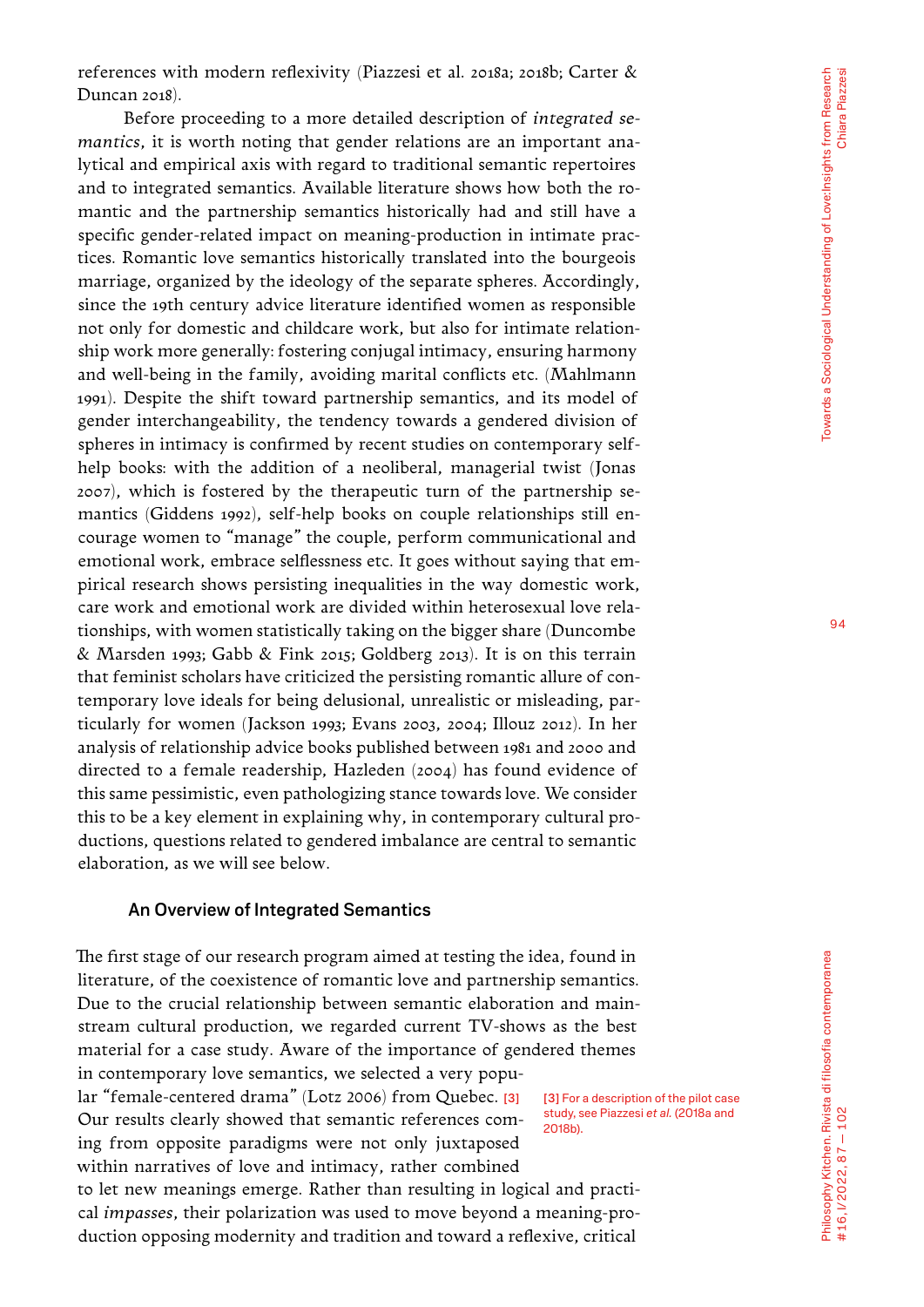yet pragmatic stance. Hence, our inductive analysis and theorization highlighted the insufficiency of theories of semantic coexistence and the need for an original theoretical framework to appraise love paradigms in contemporary Western narratives.

With regard to love and its status in individual life (Table 1), "integrated semantics" combines ancient elements with a critical stance towards them. In current Western love narratives, for instance, love is still defined as an uncontrollable passion, that justifies irrational, erratic, dramatic behaviours. However, the realization that passionate love fades in time is now part of love narratives, and traditional marriage/coupling, with its persistent gendered inequalities, is seen as the main culprit. Such skepticism toward the romantic ideal of love as inexhaustible mutual interest contains an interesting twist: the solution to this problem is not exclusively found in a "colder", more rational and entrepreneurial form of intimacy based on communication and problem-solving (as the partnership ideal prescribes), rather in an ongoing work to "relight the fire" of passion within the relationship.

| <b>Romantic love semantics</b>                                   | <b>Partnership semantics</b>                                                                 | Integrated semantics                                                                                                                                    |
|------------------------------------------------------------------|----------------------------------------------------------------------------------------------|---------------------------------------------------------------------------------------------------------------------------------------------------------|
| Love is passion and cannot be controlled.                        | Love is rational, stable, and condi-<br>tional on the partners' satisfaction.                | Love is passion, which marriage (con-<br>jugality) extinguishes through rou-<br>tine and gender inequalities.                                           |
| Passionate love is self-<br>loss, similar to madness.            | "Amour fou" as unacceptable<br>risk. Self-protection and cau-<br>tion are to be prioritized. | Pessimism with regard to love, but<br>persisting idealization of the lat-<br>ter. Desire to "fall" in love combines<br>with attempt to protect oneself. |
| Love is the source of the great-<br>est happiness in human life. | Love must support the part-<br>ners' self-realization. Love is<br>one priority among others. | Love's idealization as a source of per-<br>fect happiness combined with skep-<br>ticism with regards to the pos-<br>sibility of such perfection.        |

[Tab. 1] Integrated semantics related to love feelings.

Let us move to conjugality (Table 2), that is the material and communicational organization of mutual expectations and interactions in a relationship that projects itself in the future. In this respect, integrated semantics presents a series of themes that clearly testify to the impact of feminist critiques of heterosexual relationships as a source of self-loss, material oppression, and self-restriction in women's lives. If monogamous long-term conjugality (i.e. "the couple") is still depicted as the ideal form of intimacy, its idealization is explicitly counterpointed by the thematization of the sacrifices, compromises, and renunciations that women must undergo within it. Mistrust engenders distance, but the latter translates into a search for other significant intimate relationships (friendship above all) rather than in pure skepticism with regard to fusional intimacy, which is still idealized. Instead of a rejection, we observed the search for "balance", which can stretch to the point of causing an implicit or explicit renegotiation of the otherwise still nurtured ideal of monogamy and exclusivity. Last but not least, forms of oppression based on gender are semantically treated through a combination of pessimism and realism. In current love narratives, gender inequalities are explicitly brought up as unfair and deleterious for women, while the latter still partially endorse gendered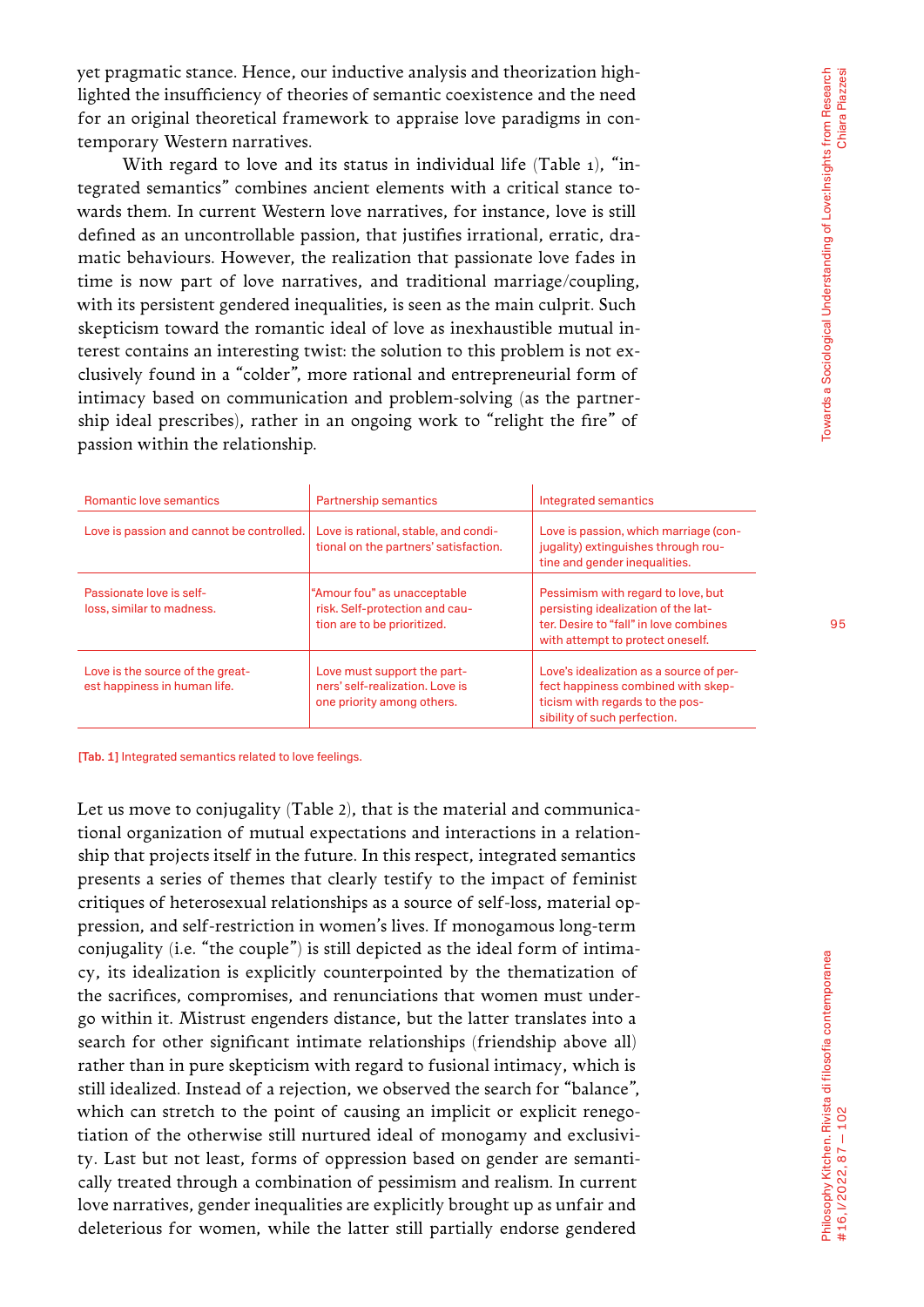### domestic and intimate arrangements and, more importantly, the idea that men and women experience love, sex, and intimacy differently.

| Romantic love semantics                                                                                                      | <b>Partnership semantics</b>                                                                             | Integrated semantics                                                                                                                                                                  |
|------------------------------------------------------------------------------------------------------------------------------|----------------------------------------------------------------------------------------------------------|---------------------------------------------------------------------------------------------------------------------------------------------------------------------------------------|
| Conjugal project is prior-<br>itized over personal project.                                                                  | Personal project prioritized<br>over conjugal project, or at<br>least competing with it.                 | Conjugal project as ideal life<br>arrangement. Love as sacrifice (for<br>women). Distrust due to past expe-<br>riences. Tension between conjugal<br>and personal project is gendered. |
| Conjugal intimacy, merge, shar-<br>ing all aspects of life.                                                                  | Personal intimacy; resist-<br>ance against romantic merge<br>and sharing all aspects of life.            | Desire for conjugal intimacy and quest<br>for other kinds of intimacy as balance.                                                                                                     |
| Norms derive from the relation-<br>ship form: love relationships are<br>monogamous and stable.                               | Norms are negotiated case by<br>case within the relationship; part-<br>ners are equal. Norms can evolve. | Traditional norms still are strong<br>(e.g. monogamy). Traditional<br>norms are indirectly and strategi-<br>cally questioned and challenged.                                          |
| Partners are equal, but gender differ-<br>ence is nonetheless preserved to organ-<br>ize conjugal life and make sense of it. | Partners are equal. Gender dif-<br>ference is "indifferent".                                             | Persisting inequalities between men<br>and women. Women experience them<br>with frustration. Women endorse gen-<br>dered discourses and arrangements.                                 |

[Tab. 2] Integrated semantics related to conjugality.

Lastly, traditional and modern themes are combined in current semantic elaboration of sexuality (Table 3). If conjugality, or "the couple", is still regarded as ideal framework for sexuality, individual needs and desires are more openly shared and gain acceptance even though they threaten to weaken the framework of exclusivity. Narratives of sexual agreement and negotiation in the couple increasingly thematize the quest for solutions to this tension, also based on the above mentioned realization that conjugal life is likely to become the tomb of passion. While representations of non-monogamic experiences still characterize the latter as cheating, failure, weakness - more often than not attributed to men -, consensual non-monogamy is increasingly regarded as possible (e.g. in polyamory and open relationships) and even necessary depending on the relationship history and on the biography of the partners. Traditional sexual scripts based on gender difference are gradually shifted towards greater acceptance for women's sexual agency, but the latter is often represented in rather traditional terms, as the power to resist and delay sex.

| <b>Romantic love semantics</b>                                                                                                                           | <b>Partnership semantics</b>                                                                                                                   | Integrated semantics                                                                                                                                                    |
|----------------------------------------------------------------------------------------------------------------------------------------------------------|------------------------------------------------------------------------------------------------------------------------------------------------|-------------------------------------------------------------------------------------------------------------------------------------------------------------------------|
| Sexuality strengthens the conju-<br>gal bond. Couple as legitimate frame-<br>work for sexual intercourse.                                                | Sexuality as individual satisfac-<br>tion and pleasure. Conjugality<br>and its routine thwart passion.                                         | Conjugality as privileged framework for<br>sexuality, as long as it does not entail<br>giving up individual needs and desires.<br>Search for solutions to this paradox. |
| Sexuality is organized through<br>monogamy. Extramarital rela-<br>tionships are « cheating ».                                                            | Sexual exclusivity is gradually<br>rejected. New possible relation-<br>ship forms are available (open rela-<br>tionships, polyamory and so on) | Monogamy is still the ideal, but extra-<br>marital relationships are excusa-<br>ble. Alternative relationship forms<br>are considered and explored.                     |
| Sexual scripts are gendered. Women<br>are passive, men are active and take<br>initiative. Women must have "virtue",<br>men must overcome the resistance. | Sexual scripts promote equal-<br>ity. Women are encouraged to<br>express their sexual desire.                                                  | Traditional sexual scripts are gradu-<br>ally revised. Women's sexual agency<br>is promoted, but is often tantamount<br>to resistance and delaying sex.                 |

96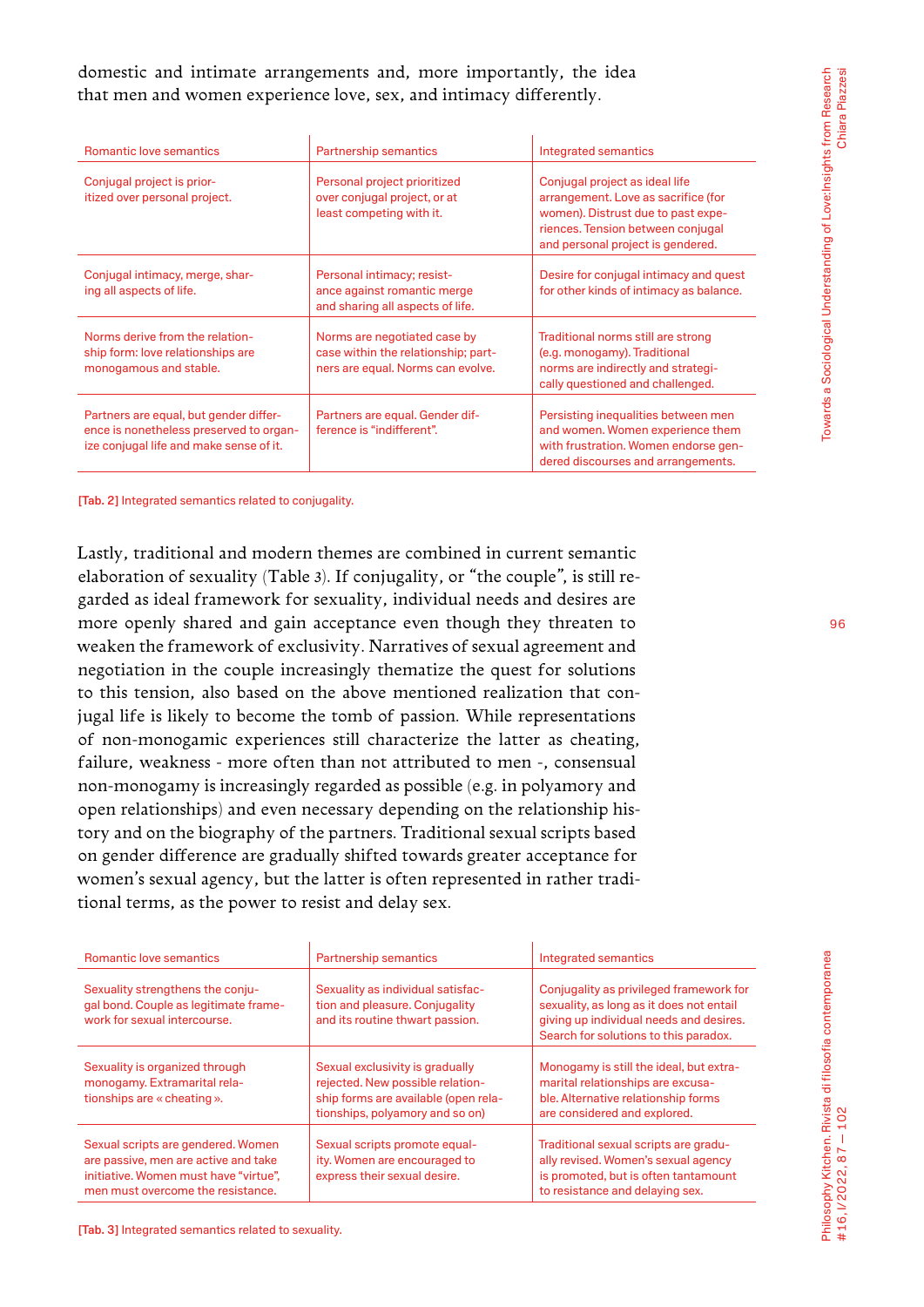In sum, our content analysis of current mainstream representations of intimacy in North American TV-Shows enabled us to move beyond the dichotomy of romantic love and partnership semantics, which, either taken separately or in simple opposition to each other, cannot proper ly describe current love narratives. Integrated semantics successfully de scribes the synergy between traditional and modern elements, and can account for the historical reflexive process that engendered such syner gy as well as for the contextual occurrences of integrated meaning-pro duction. In the analyzed narratives, individuals are presented as availing themselves of combined semantic references to make sense of and justify their different commitments, actions, decisions, relationships. Integrated semantics elaborates social reflexivity triggered by feminist movements with regard to heterosexual conjugal arrangements, such as romantic love, marriage, and sexual exclusivity, but it combines it with generalized dis content with solutions proposed by the partnership paradigm. Despite their progressive, egalitarian, and futuristic allure, those solutions are still problematized as unrealistic, such as in the case of a couple beyond gen der in societies where gendered inequalities in the domestic realm are still the norm; as unsatisfactory, such as in the case of a love beyond passion; as undesirable, such as in the case of an individualistic withdrawal from intimacy and commitment; or as unpractical, such as in the case of inti macy beyond monogamy. Hence, an integrated semantics encompasses the critical stance towards traditional references, the dissatisfaction with modern solutions to the problems of intimacy, and the ongoing, practical, negotiating quest for new solutions in matters of love, conjugality, sexu ality, and domesticity.

However, our conclusions are based on representations, fictional narratives, and commercial productions. There still is no comprehensive data allowing us to extend our conclusions to the general population's ide as and practices. Even if qualitative data highlights cultural change, it is impossible to assess the extent to which a semantic shift has occurred in the individual intimate life in the general population (Van Hoof 2013). This is where the second stage of the research program begins.

#### Future Developments and Concluding Remarks

In the second stage of the research program presented in this paper, my team and I will map levels and modes of integration of semantic referenc es in current attitudes towards different conceptions of intimacy in the Canadian adult population. The project, *Mapping Contemporary Love and Intimacy Ideals in Canada*, received funding for five years and is currently in the first phase of data collection through an online survey ad ministered to a large sample of Canadian adults (first semester of 2022). In conceiving the research, we posited that our modelling of current semantics can be applied to the study of individual attitudes towards inti macy in the general population. The flexibility of the model is an impor tant advantage, as it describes modes of integration but does not presume of the content of such integration. While we can expect to find the same integrated semantic elements documented in cultural productions, we can also expect more diversity linked to the variety of socio-demographic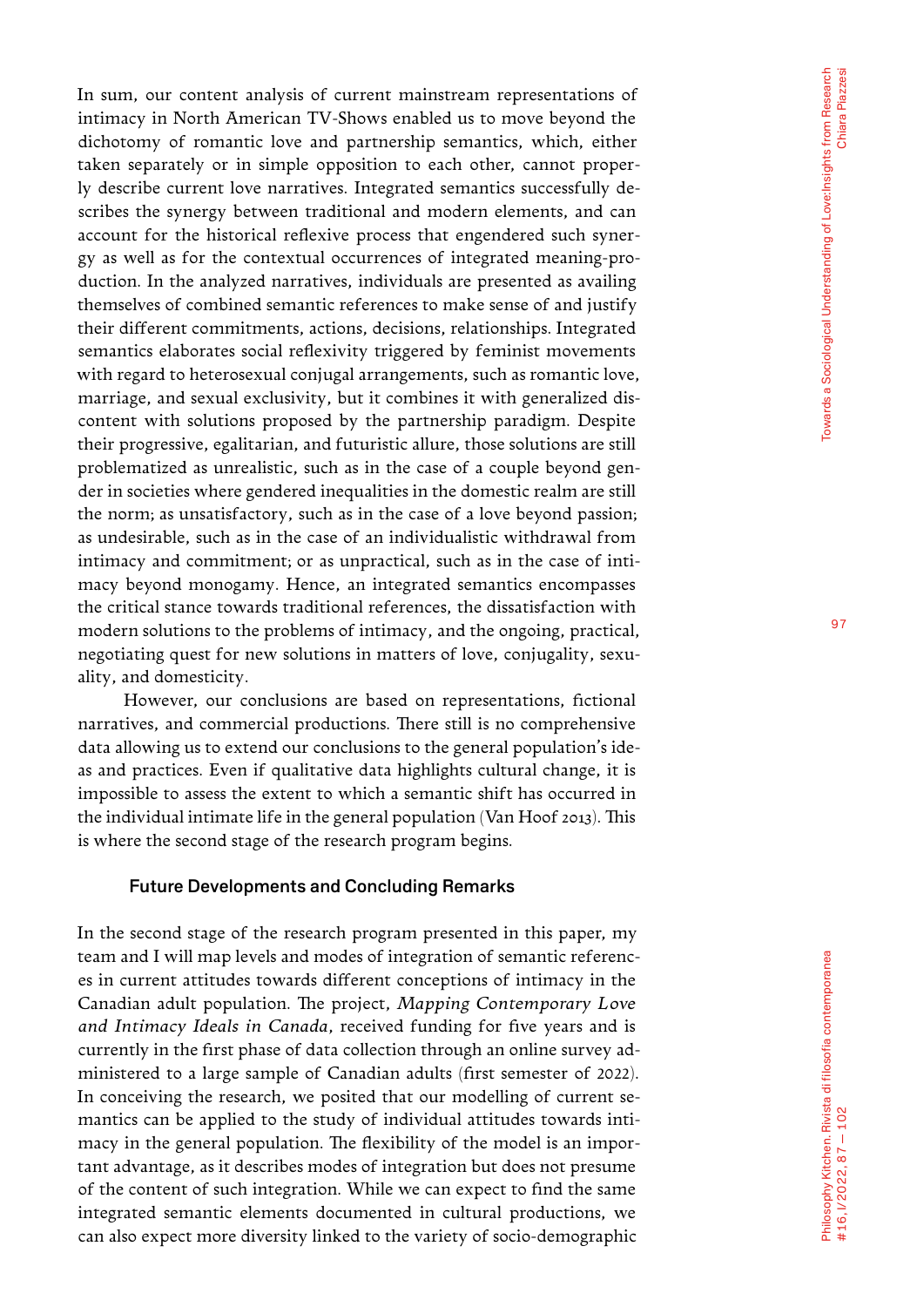profiles, genders, sexual orientations, social statuses, socio-political chal lenges, and experiences of individuals and relationships. Like Scarborough and Risman (2019) in their study of gender attitudes, we consider intima cy as multidimensional, i.e. consisting of four theoretically distinct and practically interconnected dimensions of experience and reflexivity (love feelings, sexuality, conjugality, domesticity). The advantage of preserv ing multidimensionality is twofold. Firstly, we can document dissonance between people's attitudes regarding the four dimensions: e.g., modern egalitarian ideas about gender roles in conjugal relationships can coexist with traditional expectations regarding gender roles in initiating sexuali ty (Piazzesi et al. 2020) or during courtship (Lamont 2020). Secondly, the merge of the four dimensions is a recent socio-cultural transformation, fostered by the romantic paradigm (19th and 20th century). Recent de traditionalizing trends entail a return to increasing separation between previously merged dimensions: sexuality can be disconnected from love (Giddens 1992; Guy 2020) and conjugal commitment (Rodrigue et al. 2015); conjugality can be disconnected from domesticity, as in "living apart to gether" arrangements (Carter et al. 2016), and so forth. Our theoretical framework allows to identify modes and degrees of connection and sep aration between these dimensions; and treats such modes and degrees as indicators of the affinity with a specific semantic pattern. In order to achieve breadth in our mapping of individual attitudes and depth in our understanding of data, we are implementing a mixed methods explanato ry sequential research design (Creswell & Creswell 2018), where methods are combined to increase comprehensiveness and confidence in findings. A quantitative survey, aimed at identifying emerging profiles, will be fol lowed by complementary qualitative fieldwork for expansion and devel opment of insights (O'Cathain et al. 2007) on modes of integration be tween semantic references. This research design will enable us to meet our three main objectives: document individual understandings of love, con textualize them through an ensemble of socio-demographic and cultural variables to evaluate their specific sociological correlates, and appraising their role in people's practices, decisions, and intimate careers.

As I hope that this paper successfully explains, the research pro gram that my team and I undertook six years ago is rooted in a specific epistemological posture. Such posture regards loving attachment as a like ly general, transcultural, transhistorical human disposition, which, how ever, can become the object of scientific knowledge only as far as it observed through its specific, local, historical, diverse forms. In other terms, what is continuous and general can be only observed through the discon tinuities and peculiarities engendered by its uninterrupted morphogen esis. Historical and local semantic elaboration constitutes the clockwork of ongoing change, which engenders a multiplicity of patterned individ ual intimate "careers" situated in sociocultural contexts that shape them and are shaped by them. The patterned aspect of such careers can be mod elized by reintroducing historicity – which means continuity and change – in the examination of how individuals and relationships combine refer ences and ideals to make sense of situated desires, feelings, interactions, experiences, conventions, and institutions. In this framework, I plea for a sociological approach to love practices that treats individuals as competent social actors, who know what they are talking about when they talk about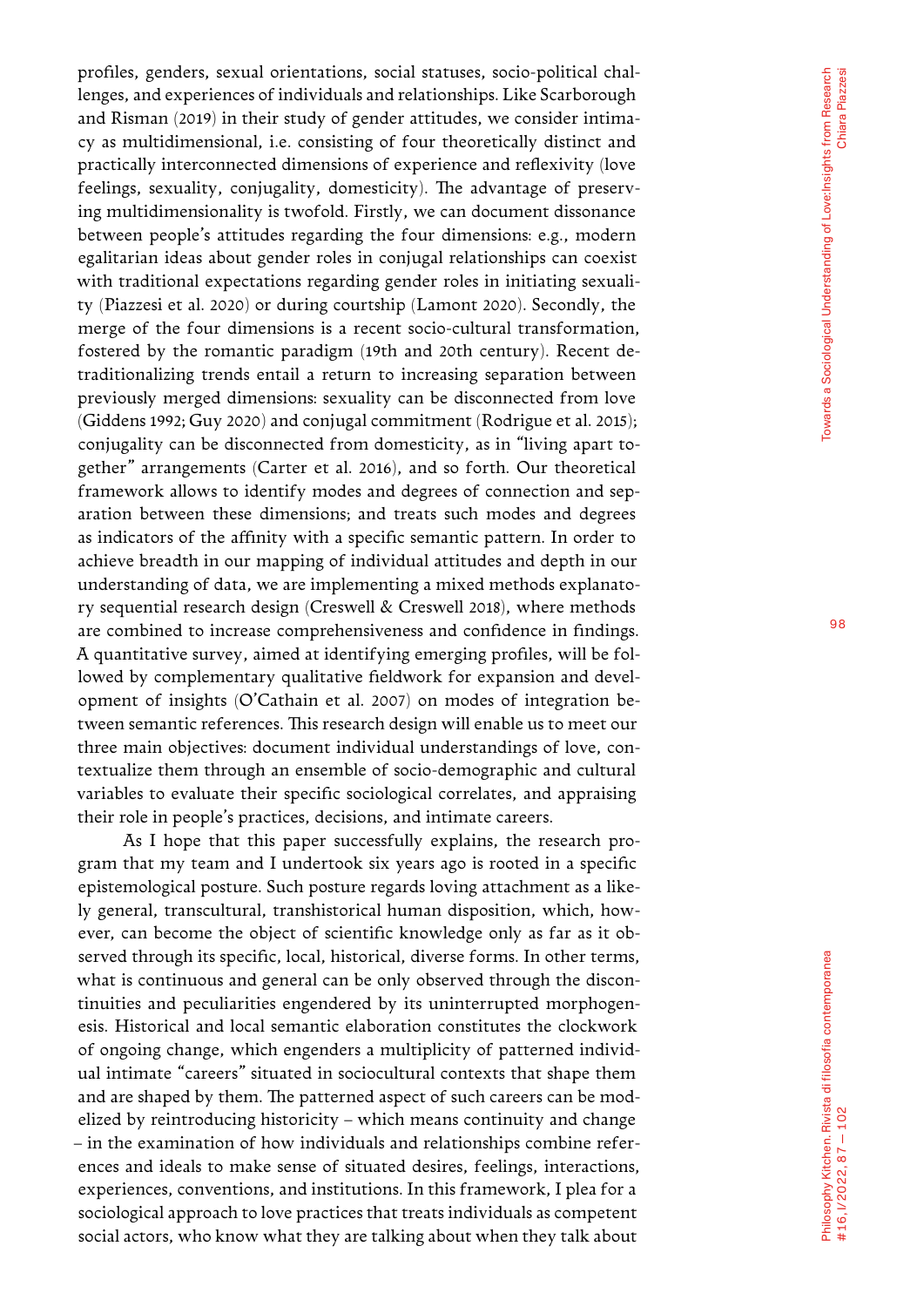love. Through this meaning-producing work, in which the self, the other, and the world are interwoven (Plummer 1995), people integrate their love relationships with the complexity of individual lives and social networks. As social environments are defined by relations of inequality and power, individual meanings, behaviours, and identities are continuously contested and must be negotiated against collective political and material constraints. "Love" is neither a private nor a strictly spiritual or ethical matter: it is a complex set of ideas, values, feelings, behaviours, resources, institutions, traditions, reflexivities, stories that inhabit our "selves" and our social spaces, providing a framework for individual and collective experiences.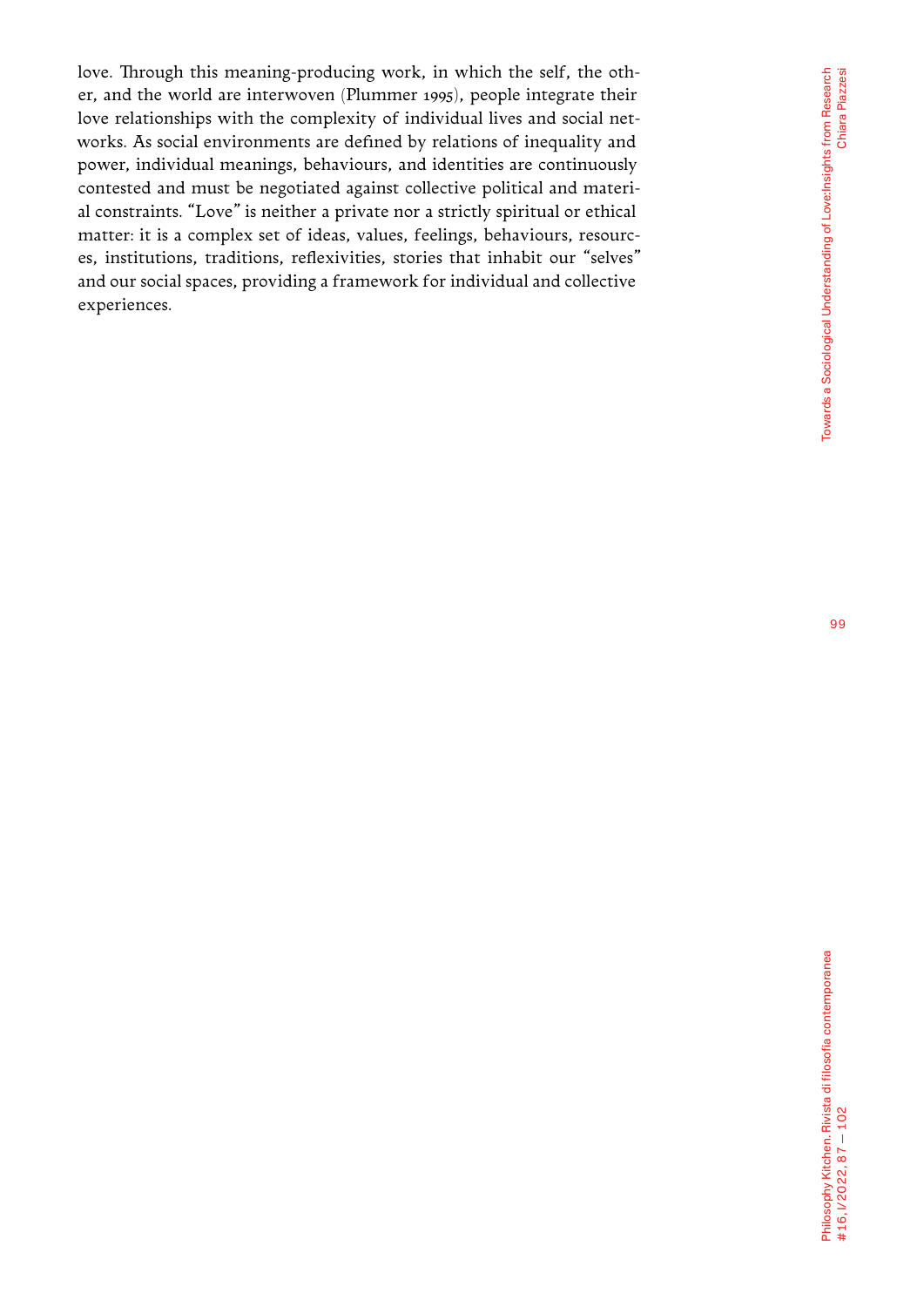#### Bibliography

- Andersson, C. (2015). A Genealogy of Serial Monogamy: Shifting Regulations of Intimacy in Twentieth Century Sweden. *Journal of Family History*, 40(2), 195–207.
- Bauman, Z. (2003). *Liquid Love: On the Frailty of Human Bonds*. Cambridge: Polity.
- Bawin-Legros, B. (2004). Intimacy and the New Sentimental Order. *Current Sociology*, 52(2), 241–250.
- Beck, U. & Beck-Gernsheim, E. (1995). *The Normal Chaos of Love*. Cambridge, UK, Cambridge, MA: Polity Press.
- Beck, U. & Beck-Gernsheim, E. (2001). *Individualization*. London: Sage.
- Belleau, H., Piazzesi, C., Seery, A. (2020). Conjugal Love from a Sociological Perspective: Theorizing from Observed Practices. *Canadian Journal of Sociology*, 45(1), 23-46.
- Bergström, M. (2019). *Les nouvelles lois de l'amour* . *Sexualité, couple et rencontres à l'ère du numérique.* Paris: La Découverte.
- Boulet, M. & Le Bourdais, C. (2017). Partage des rôles dans les couples à deux revenus et satisfaction de l'équilibre travail-fa mille selon le genre. *Cahiers de recherche sociologique*, 63, 111–131.
- Bozon, M. (2016). *Pratiques de l'amour*. Paris: Payot.
- Budgeon, S. (2008). Couple Culture and the Production of Singleness. *Sexualities*, 11(3), 301-325.
- Carter, J. & Arocha, L. (eds.). (2020). *Romantic Relationships in a Time of 'Cold Intimacies'.* London: Palgrave Macmillan.
- Carter, J. & Duncan, S. (2018). *Reinventing Couples: Tradition, Agency and Bricolage*. London: Palgrave Macmillan.
- Carter, J. et al. (2016). Sex, Love and Security: Accounts of Distance and Commitment in Living Apart Together Relationships. *Sociology*, 50(3), 576–593.
- Chaumier, S. (1999). *La déliaison amoureuse: de la fusion romantique au désir d'indépen dance*. Paris: Armand Colin.
- Chaumier, S. (2004). *L'amour fissionnel. Le nouvel art d'aimer*. Paris: Fayard.
- Cherlin, A.J. (2009). *The Marriage-Go-Round. The State of Marriage and the Family in America Today*. New York: Alfred A. Knopf.
- Ciabattari, T. (2016). *Sociology of Families.* Los Angeles, CA: Sage.
- Coontz, S. (2016). Gender Equality and Economic Inequality: Impact on Marriage. In McHale, S.M. et al. (eds.), *Gender and Couple Relationships* (79-90). Cham: Springer.
- Creswell, J.W. & Creswell, J.D. (2018). *Research Design. Qualitative, Quantitative, and Mixed Methods Approaches*. Fifth edition. Los Angeles, CA *et al*: Sage.
- Duncan, S. (2015). Women's Agency in Living Apart Together: Constraint, Strategy and Vulnerability. *The Sociological Review*, 63(3), 589–607.
- Duncan, S. et al. (2014). Practices and perceptions of living apart together. *Family Science*, 5(1), 1-10.
- Duncombe, J. & Marsden, D. (1993). Love and Intimacy: The Gender Division of Emotion and 'Emotion Work'. *Sociology*, 27(2), 221-241.
- Evans, M. (2003). *Love. An Unromantic Discussion*. Cambridge: Polity Press.
- Evans, M. (2004). A Critical Lens on Romantic Love: A Response to Bernadette Bawin-Legros. *Current Sociology*, 52(2), 259–264.
- Friedman, M. (1998). Romantic Love and Personal Autonomy. *Midwest Studies in Philosophy*, XXII, 162-181.
- Gabb, J. & Fink, J. (2015). *Couple Relationships in the 21st Century*. Basingstoke: Palgrave.
- Giddens, A. (1992). *The Transformation of Intimacy*. Cambridge: Polity Press.
- Giraud, C. (2017). *L'Amour réaliste. La nouvelle expérience amoureuse des jeunes fem mes*. Paris: Armand Colin.
- Goldberg, A. (2013). «Doing» and «Undoing» Gender: the Meaning and Division of Housework in Same-Sex Couples. *Journal of Family Theory and Review*, 5, 85-104.
- Green, A.I. et al. (2016). Marital Monogamy as Ideal and Practice: The Detraditionalization Thesis in Contemporary Marriages. *Journal of Marriage and Family*, 78, 416-430.
- Gross, N. (2005). The Detraditionalization of Intimacy Reconsidered. *Sociological Theory*, 23(3), 286-311.
- Guy, J.-S. (2020). La sexualité comme système social. In C. Piazzesi et al. (eds.), *Intimités et sexualités contemporaines: chan gements sociaux, transformations des pratiques et des représentations* (57- 72). Montréal: Presses de l'Université de Montréal.
- Hahn, K. (2008). Romantische Liebe als Phänomen der Moderne. Anmerkungen zur Soziologie intimer Beziehungen. In Y. Niekrenz & D. Villányi (ed.), *Liebeserklärungen. Intimbeziehungen aus soziologischer Perspektive* (40-49). Wiesbaden, VS Verlag.
- Hazleden, R. (2004). The Pathology of Love in Contemporary Relationship Manuals. *The Sociological Review*, 52(2), 201–217.
- Henchoz, C. (2014). La production quotidienne de l'amour en Suisse et au Québec. Compatibilités intimes. *Sociologie et sociétés*, 46(1), 17-36.
- Hillenkamp, S. (2009). *Das Ende der Liebe. Gefühle im Zeitalter unendlicher Freiheit*. Stuttgart: Klett-Cotta.
- Holt-Lunstad, J., Smith, T.B. & Layton,J.B. (2010). Social Relationships and Mortality Risk: A Meta-analytic Review. *PLOS Medicine*, 7(7), e1000316. doi.org/10.1371/journal. pmed.1000316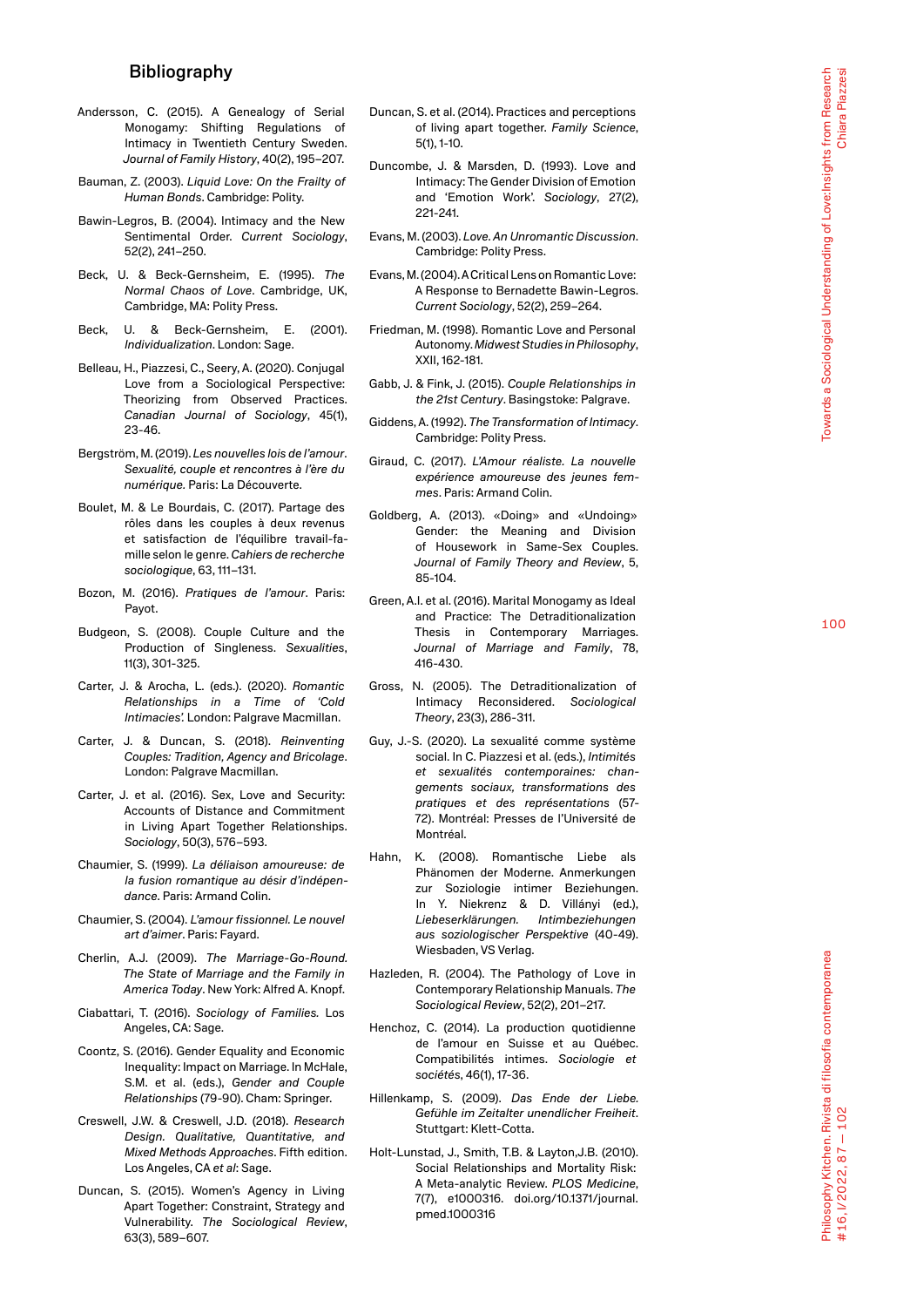- Illouz, E. (1997). *Consuming the Romantic Utopia*. Berkeley, CA: University of California Press.
- Illouz, E. (2012). *Why Love Hurts*. Oxford: Polity Press.
- Illouz E. (2019). *The End of Love*. New York: Oxford University Press.
- Jackson, S. (1993). Even Sociologists Fall in Love. *Sociology*, 27(2), 201-220.
- Jackson, S. & Scott, S. (2004). The Personal Is Still Political: Heterosexuality, Feminism and Monogamy. *Feminism & Psychology*, 14(1), 151–157.
- Jamieson, L. (1999). Intimacy Transformed? A Critical Look at the `Pure Relationship'. *Sociology*, 33(3), 477–494.
- Jonas, I. (2007). 'Psy', 'coach' et travail d'amour dans l''entreprise couple': les femmes en première ligne. In M.B. Tahon (ed.), *Famille et rapports de sexe* (141-157). Montréal: Les éditions du remue-ménage.
- Kaufmann, J.-C. (2010). *Sex@amour* . Paris: Armand Colin.
- Kellerhals, J. et. al. (2004). *Mesure et démesure du couple.* Paris: Payot.
- Kirkby, E. (2008). Coexisting Detraditionalization and Retraditionalization in Young Middle-class Women's Marriage Attitudes. Paper submitted for refereed section TASA conference, Melbourne, December. https://voidnetwork.gr/ wp-content/uploads/2016/09/ Coexisting-detraditionalization-andretraditionalization-in-young-whitemiddle-class-women%e2%80%99smarriage-attitudes-by-Emma-Kirby-.pdf
- Kislev, E. (2019). *Happy Singlehood*. Berkeley. CA: University of California Press.
- Knapp, S.J. & Wurm, G. (2019). Theorizing Family Change: A Review and Reconceptualization. *Journal of Family Theory & Review*, 11(2), 212–29.
- Kollman, K. (2013). *The Same-Sex Unions Revolution in Western Democracies: International Norms and Domestic Policy Change*. Manchester: Manchester University Press.
- Kumar, K. (2017). The Blended Family Life Cycle. *Journal of Divorce & Remarriage*, 58(2), 110–125.
- Lamont, E. (2020). *The Mating Game*. Oakland, CA: University of California Press.
- Lardellier, P. (2012). *Les réseaux du cœur*. Paris: François Bourin.
- Le Bourdais, C. & Lapierre-Adamcyk, E. (2015). Who is in, who is out of (step)families? The impact of respondents' gender and residential status. *Journal of Family Research*, 27, 257-280.
- Lenz, K. (2005). Romantische Liebe Fortdauer oder Niedergang?. In K. Tanner (ed.), *"Liebe" im Wandel der Zeiten* (237-259). Leipzig, Evangelische Verlagsanstalt.
- Lenz, K. (2006). *Die Soziologie der Zweierbeziehung. Eine Einführung*. Opladen-Wiesbaden: VS Verlag für Sozialwissenschaften.
- Leupold, A. (1983). Liebe und Partnerschaft: Formen der Codierung von Ehen. *Zeitschrift für Soziologie*, 12(4), 297-327.
- Lotz, A. (2006). *Redesigning women: Television after the network era*. New York: NYU Press.
- Luhmann, N. (1982). *Liebe als Passion*. Frankfurt am Main: Suhrkamp.
- Luhmann, N. (1993). *Gesellschaftsstruktur und Semantik*. Vol. 3. Frankfurt am Main: Suhrkamp.
- Mahlmann, R. (1991). *Psychologisierung des "Alltagsbewußtseins". Die Verwissenschaftlicung des Diskurses über Ehe*. Opladen: Westdeutscher Verlag.
- Morikawa, T. (ed.) (2014). *Die Welt der Liebe. Liebessemantiken zwischen Globalität und Lokalität*. Bielefeld: Transcript Verlag.
- Morin, C. (2012). Du romantisme à la relation pure? Les amours des héroïnes de séries américaines depuis 1950. *Le Temps des médias*, 19, 159-171.
- Musiał, M. (2013). Intimacy and Modernity. Modernization of Love in the Western Culture. *Studia Europaea Gnesnensia*, 0(7), 157–168.
- O'Cathain, A. et al. (2007). Why, and how, Mixed Methods Research is Undertaken in Health Services Research in England: A Mixed Methods Study. *BMC Health Services Research*, 7(1), 85. [https://doi.](https://doi.org/10.1186/1472-6963-7-85) [org/10.1186/1472-6963-7-85](https://doi.org/10.1186/1472-6963-7-85).Piazzesi, C. (2017). Love, and a Romantic Living Room. In S.A. LaChance et al. (ed.), *New Philosophies of Sex and Love* (35- 59). London, New York: Rowman and Littlefield.
- Piazzesi, C. (2019). *Grammatiche dell'amore*. Milano: FrancoAngeli.
- Piazzesi, C. et al. (2018a). Représentations de l'in timité et transformations sociales: vers une sémantique amoureuse intégrée. *Sociologies et sociétés*, 50(2), 219-244.
- Piazzesi, C. et al. (2018b). Contemporary Western Love Narratives and Women in TV series: A Case Study. *Analize. Journal for Gender and Feminist Studies*, 11, 177-198. [www.](http://www.analize-journal.ro/library/files/numarul_%252011/analize_11_final.pdf) [analize-journal.ro/library/files/numarul\\_](http://www.analize-journal.ro/library/files/numarul_%252011/analize_11_final.pdf) [11/analize\\_11\\_final.pdf](http://www.analize-journal.ro/library/files/numarul_%252011/analize_11_final.pdf).
- Piazzesi, C. et al. (eds.) (2020). *Intimités et sexua lités contemporaines*. Montréal: Presses de l'Université de Montréal.
- Plummer, K. (1995). *Telling Sexual Stories. Power, Change and Social Worlds*. London: Routledge.
- Reinhardt-Becker, E. (2015). Romantik und kein Ende? Liebessemantiken in US-amerikanischen Fernsehserien. In F. Smerilli & C. Hamann (eds.), *Sprachen der Liebe in Literatur, Film und Musik*  (315-346). Würzburg: Königshausen & Neumann.